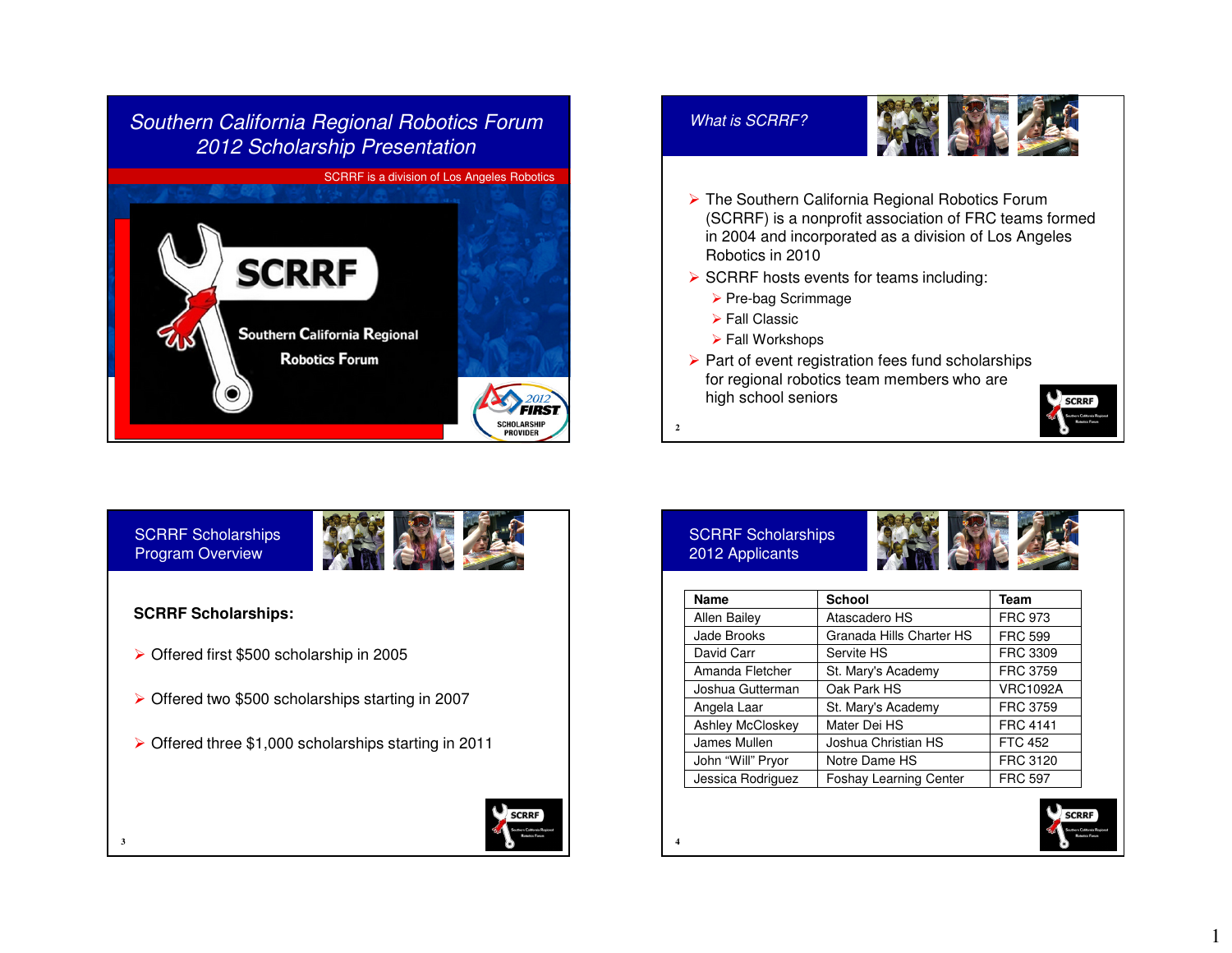

#### $\blacktriangleright$  Liberty Naud

- SMaRT Education Founder and Executive Director
- LA Robotics Board Member
- ▶ FLL Tournament Director, So Cal and LA Regions
- ▶ FRC Team 2493 Mentor & X-Treme Team FLL

**7**





**6**

**8**

#### SCRRF Scholarships2012 Applications



- $\triangleright$  There were many well qualified candidates
- **▶ Three applicants were selected**



## **James MullenJoshua Christian High School**



## **James MullenJoshua Christian High School**

- $\triangleright$  PHI Robotics FTC Team 452 qualified for World Championships in 2009, 2010, and 2011
- $\triangleright$  Mentor: "James is very hard working, intelligent, and  $\triangleright$  ovbibite canciderable informal leaderabin akilla." exhibits considerable informal leadership skills."
- ► Teacher: "James generates very high quality work... is<br>Feanaetful, polite, good patured and emationally atable respectful, polite, good natured and emotionally stable."
- Cumulative GPA 4.3 for 230/250 credits.
- ▶ Plans to attend Texas A&M University